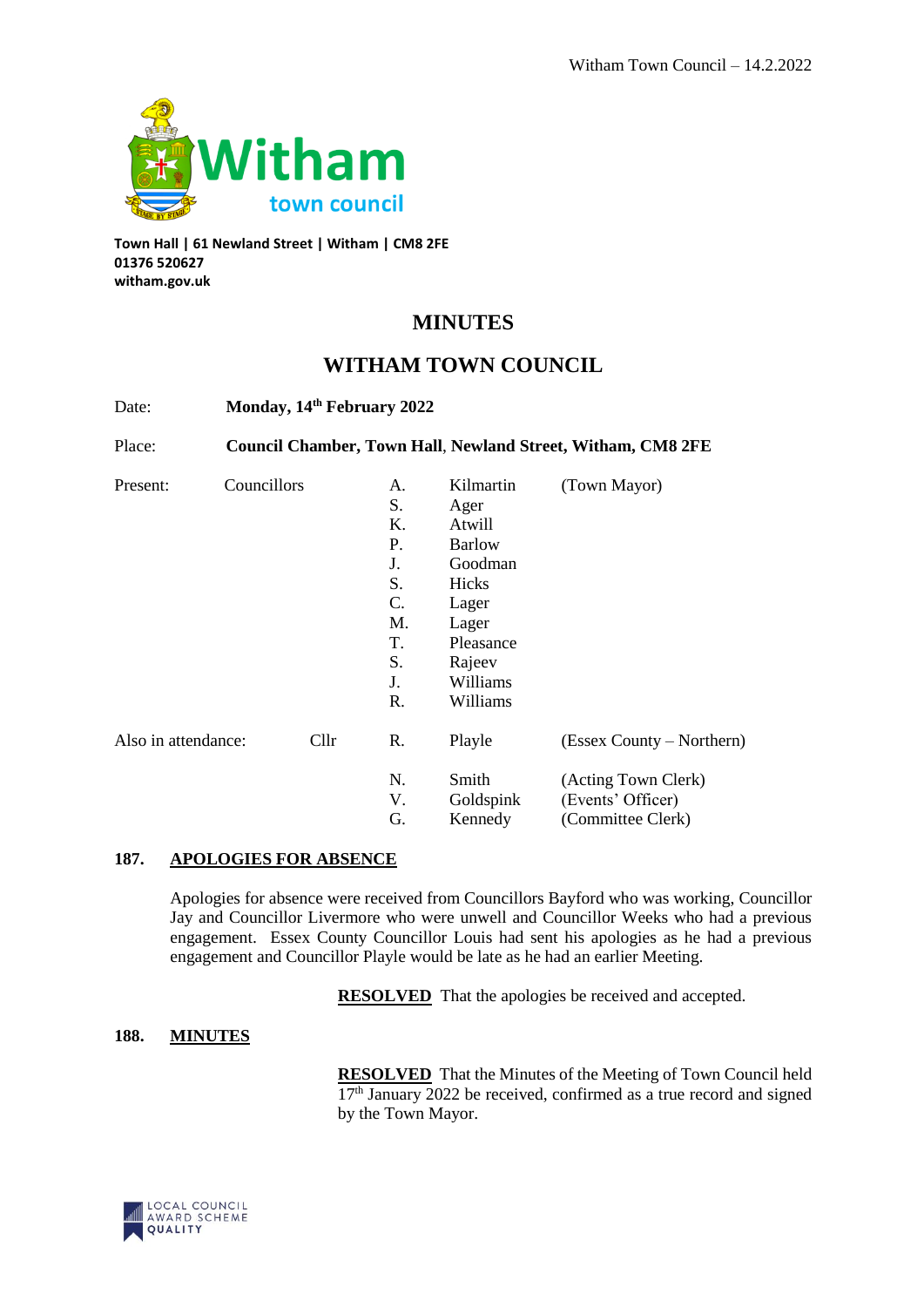### **189. INTERESTS**

There were no declarations of interest.

#### **190. QUESTIONS AND STATEMENTS FROM THE PUBLIC**

There was no member of the press or public present.

## **191. ESSEX COUNTY AND BRAINTREE DISTRICT COUNCIL UPDATE**

A report from Essex County Councillor D. Louis was tabled which had been circulated to Members.

The Town Mayor said that a Full District Council Meeting would be held next Monday,  $21<sup>st</sup>$ February 2022.

District Councillor Hicks said that the Green Party had objected to 20/02060/OUT – Phase 4 Land North East off Rectory Lane, Rivenhall. They had carried out a litter pick of the area so they were well informed of the constraints of the site. He added that residents from Juniper Crescent had heard that the Town Council was taking over the cemetery and were concerned about over hanging trees.

Councillor M. Lager said that at the Full District Council Meeting on 21<sup>st</sup> February 2022 the Collection Fund would be discussed. Town and Parish Councils had in the past been given a refund on the over-collection of rates acquired by the District Council. For the Town Council this was between £7,000 – £8,000 and had been taken into account during the budget process but it is understood that the District Council had taken the decision not to refund this overcollection. He suggested that District Councillors should seek to over-turn this decision.

It was agreed that a letter should be written to the Leader of Braintree District Council, seeking re-instatement of the Collection Fund, for District Members to sign.

# **192. TOWN MAYOR'S ENGAGEMENTS**

Details of the Town Mayor's engagements for period 18<sup>th</sup> January to 14<sup>th</sup> February 2022 were received.

The Town Mayor explained that she had only attended one official event at Chatten Free School and encouraged Members to attend her Civic Service in April.

**RESOLVED** That the details be received and noted.

### **193. NATIONAL ANTHEM**

A request was received from the Town Mayor to sing the National Anthem at the start of Full Town Council Meetings for the rest of the Civic Year in celebration of the Queen's Platinum Jubilee.

Members agreed that this suggestion should not be pursued.

**RESOLVED** That the suggestion be received but not pursued.

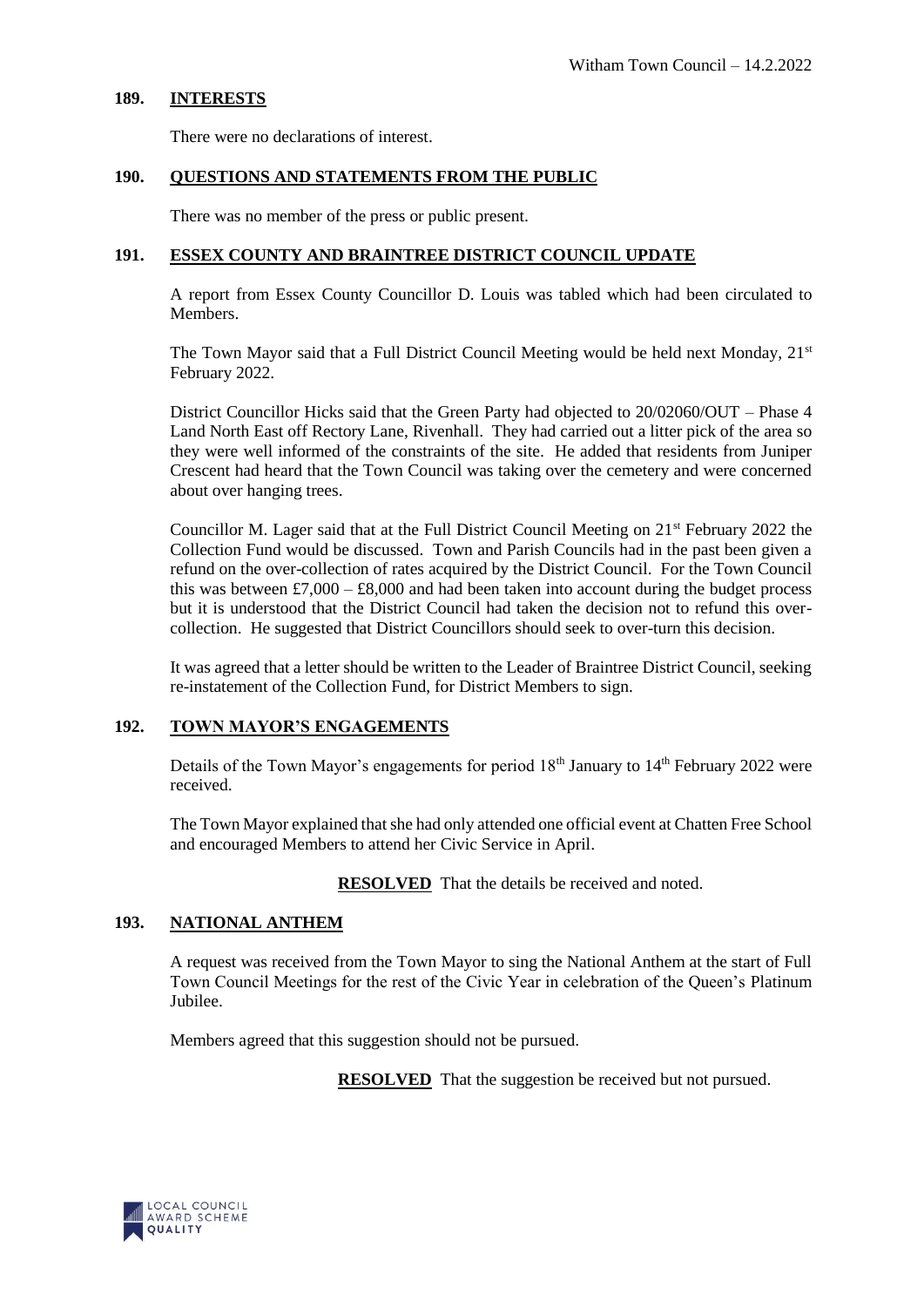## **194. ACTING TOWN CLERK'S REPORT**

The Acting Town Clerk's report on matters arising was received.

**RESOLVED** That the report be received and noted.

## **195. QUEEN'S JUBILEE**

A presentation was received from the Events' Co-ordinator detailing the plans for the Queen's Jubilee celebrations.

The Events Co-ordinator gave a run-down of the proposed event which included competitions, workshop, dancing and singers as well as food and drink stalls. She explained that costs had risen because of the demand for entertainment and there would be a shortfall in funding of £1,000 to achieve everything the Queen's Jubilee Working Group would like to include. The event on the River Walk would be on Thursday, 2<sup>nd</sup> June 2022 from 4 to 10 p.m. closing with the Lighting of the Beacon.

Members agreed that this would be a special one-off event to celebrate the Queen's Jubilee and welcomed the proposals. It was considered that the budget should be increased to £7,000 to give the Events' Officer flexibility in organising the celebrations.

> **RESOLVED** That the presentation be received, the proposals accepted and the budget increased by £2,000 to £7,000.

## **196. WITHAM FESTIVAL**

A presentation was received from the Events' Co-ordinator proposing plans for the Witham Festival.

The Events co-ordinator outlined a possible format for the Witham Festival in the High Street from 4 p.m. There would be a Disney Princess musical show and children encouraged to attend in fancy dress, two workshop sessions, story telling/puppetry, face painting and bubbles plus environmental/educational acts which could include polar bear, lion or sloth and an inflatable whale. After dark she suggested there could be acts such as snow globes or globots/LED robots. She explained that the Festival would be for all ages and continue to 10 p.m. at night.

Members liked the concept but felt a 4 p.m. start time was too late for younger children.

**RESOLVED** That a Witham Festival be held on Saturday, 17<sup>th</sup> September 2022 between 2 and 8 p.m. in the High Street based on the presented ideas.

### **197. MEETING WITH BRAINTREE DISTRICT COUNCIL**

A report was received from Councillor M. Lager, Leader of the Council, regarding the recent meeting with Officers and Councillors from Braintree District Council.

Councillor Lager explained that since the Meeting he had received a letter from Councillor Butland, Leader of Braintree District Council. He said that a strong footing had been achieved for future discussions with potential projects identified. Another meeting would be held in April 2022. He said that the meeting had been positive and hoped for better future relationship with the District Council.

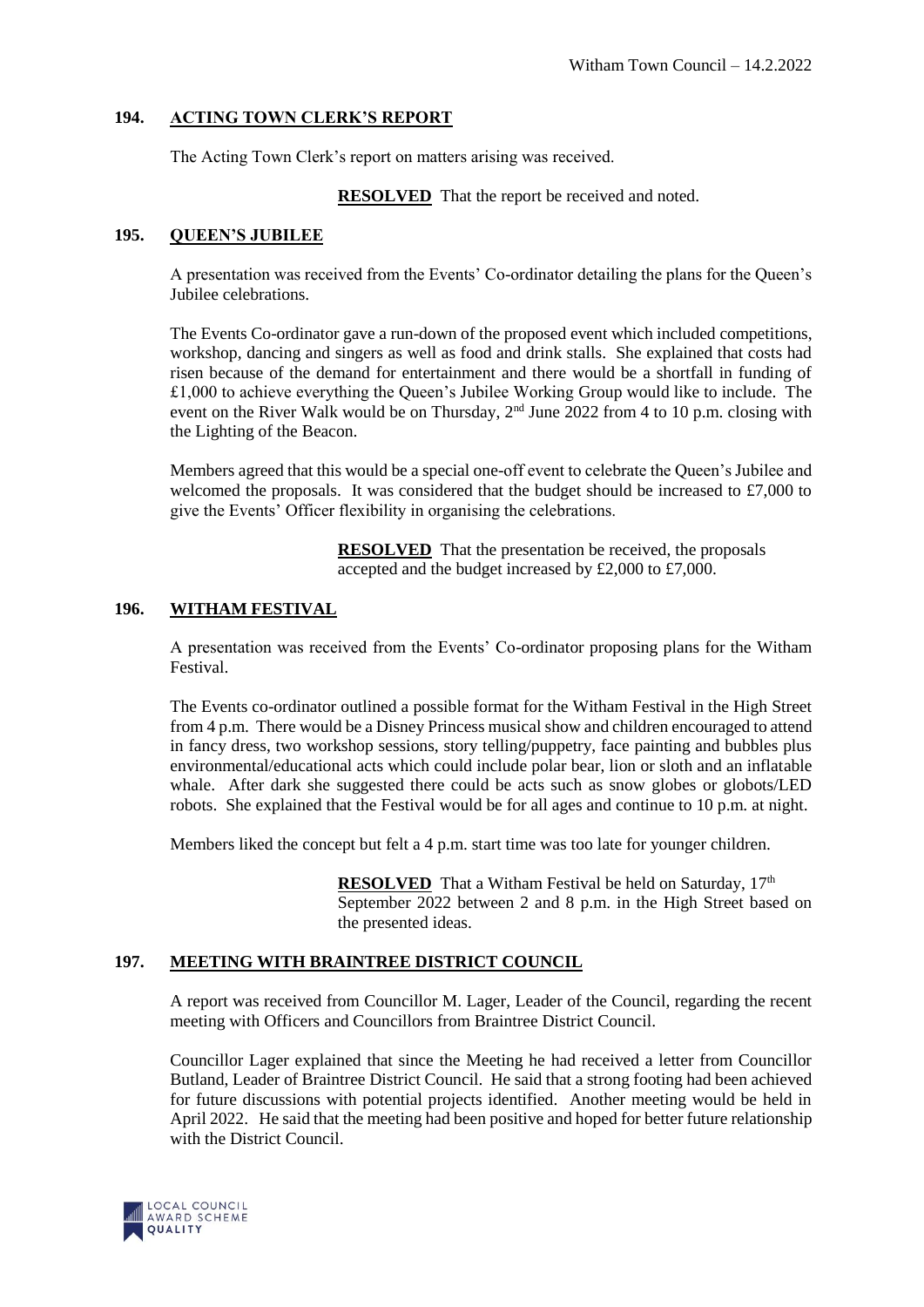Members welcomed the move by the District Council and asked that Councillor Butland's letter be circulated.

Concern was expressed regarding the planning process and it was hoped that a similar meeting could be held to discuss these issues.

**RESOLVED** That the report be received and information noted.

## **198. MEETING SCHEDULE 2022 – 2023**

A draft Meeting Schedule for 2022 – 2023 was received.

It was noted that no date had been set for Annual Town Meetings for either this year or next. It was hoped that a new format could be organised involving charities and organisations. Enquiries would be made of both the Public and Royal British Legion Halls and dates set for April 2022 and 2023.

> **RESOLVED** That possible dates and costings be ascertained so a decision could be taken on a venue for this year's Annual Town Meeting and a date set in April for next year's Meeting.

It was suggested that it would be better to have the Strategy Meeting in September/October before the Committees set a budget.

> **RESOLVED** That the Strategy Meeting be held in September/October rather than December.

Councillor Goodman asked if the AGM currently set for 9<sup>th</sup> May 2022 could be moved.

**RESOLVED** That the AGM be moved to Monday 16<sup>th</sup> May 2022.

**RESOLVED** That the Meeting Schedule with the above amendments be agreed.

### **199. CYCLEWAYS REVIEW GROUP**

A Recommendation from the Environment Committee - That a Cycleways Review Group be set up to scrutinise and promote the delivery of linked up cycleways was received and Members asked for volunteers.

The suggestion was made that the title should be the Cycling Development Group and it should consider signage, surface dressing, as well as route development. Members would be co-opted as needed and the Group would report to Planning and Transport Committee.

> **RESOLVED** That a Cycling Development Group be set up comprising of Councillors Atwill, Barlow, C. Lager and Rajeev; and Essex County Councillor Playle.

Councillor Pleasance then left the Meeting.

In view of the time it was agreed that Standing Orders should be suspended to allow for business to continue.

> **RESOLVED** That Standing Order 2x be suspended to allow business to continue.

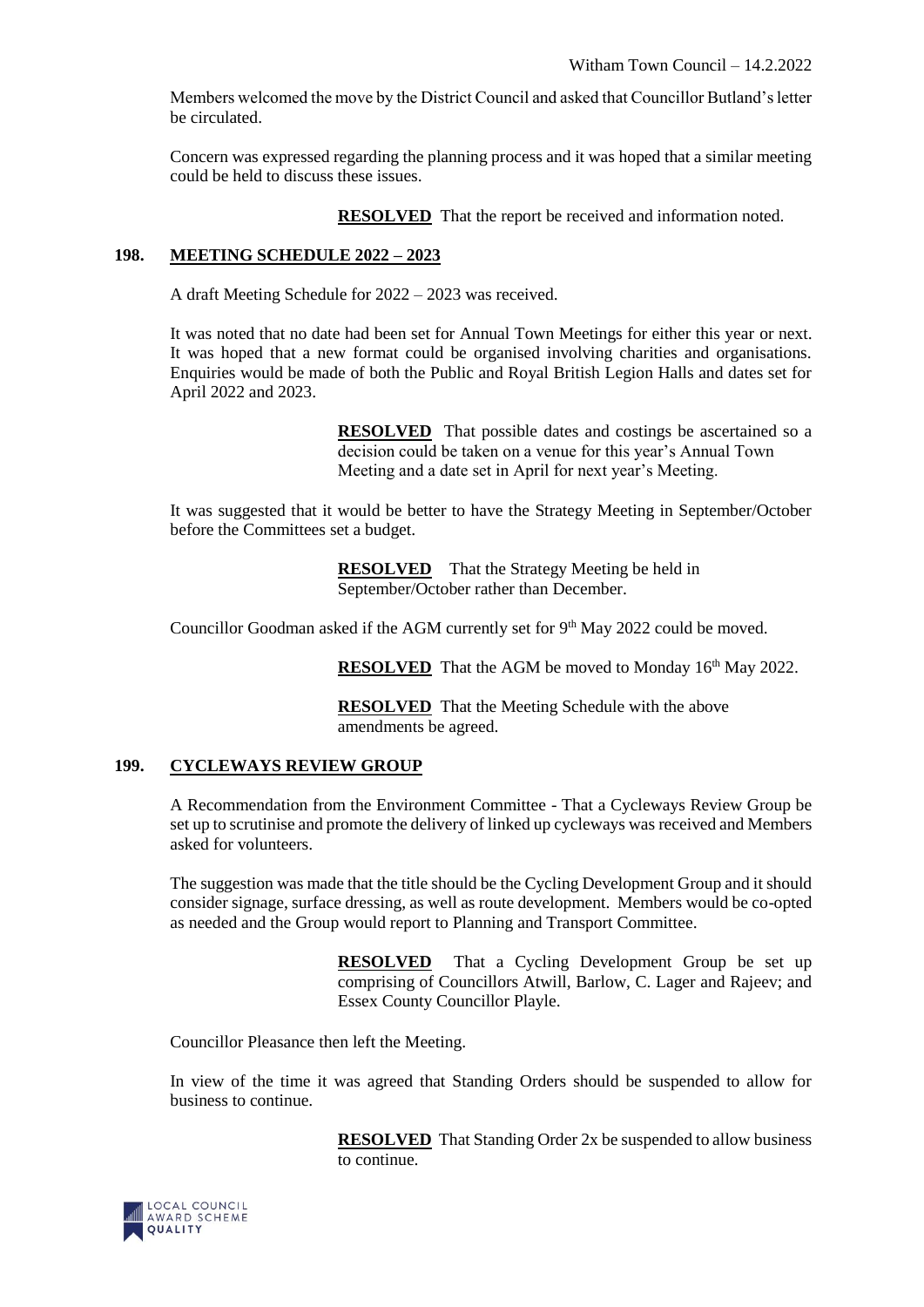### **200. ARMED FORCES COVENANT**

Members were asked to consider the Town Council signing the Armed Forces Covenant in support of those who have served in the Armed Forces and their families.

Members agreed that whilst wishing to support the Armed Forces and their families, this matter would need further consideration and suggested that it be referred to the Policy and Resources **Committee** 

> **RESOLVED** That this matter be referred to the Policy and Resources Committee for further consideration.

Councillor Ager left the Meeting.

### **201. COMMITTEE REPORTS**

(a) **Planning and Transport Committee held 17th and 31st January 2022**  Minutes 199 to 222 (inclusive).

Councillor Goodman, as Chairman of the Planning and Transport Committee gave his report of the Meetings en bloc.

> **RESOLVED** That the Report of the Planning and Transport Committee be received.

(b) **Environment Committee held 31st January 2022** Minutes 31 to 42 (inclusive).

Councillor Goodman, as Chairman of the Environment Committee gave his report of the Meeting en bloc.

> **RESOLVED** That the Report of the Environment Committee be received.

#### **202. ESSEX COUNTY AND BRAINTREE DISTRICT COUNCIL UPDATE (CONTINUED)**

Councillor Playle had been detained at an earlier Meeting so it was agreed that he could make his report.

Councillor Playle said that there had been a number of bus cancellations and delays. He had been assured by First Bus and Stephensons that the issues should have now been resolved. He said that season ticket holders could claim compensation for cancelled services. Counicllor Playle said that Essex County Council had set its budget with an increase of 4.09% to cover social care costs and there would be a £2m fund for a Members' pothole scheme.

The Town Mayor thanked Councillor Playle for his report.

## **203. EXCLUSION OF THE PRESS AND PUBLIC**

**RESOLVED** That under the Public Bodies (Admissions to Meetings) Act 1960, the press and public be excluded from the Meeting for the consideration of the remaining items of business on the grounds they involve the likely disclosure of exempt information falling within Schedule 12A (S5) of the Local Government Act 1972.